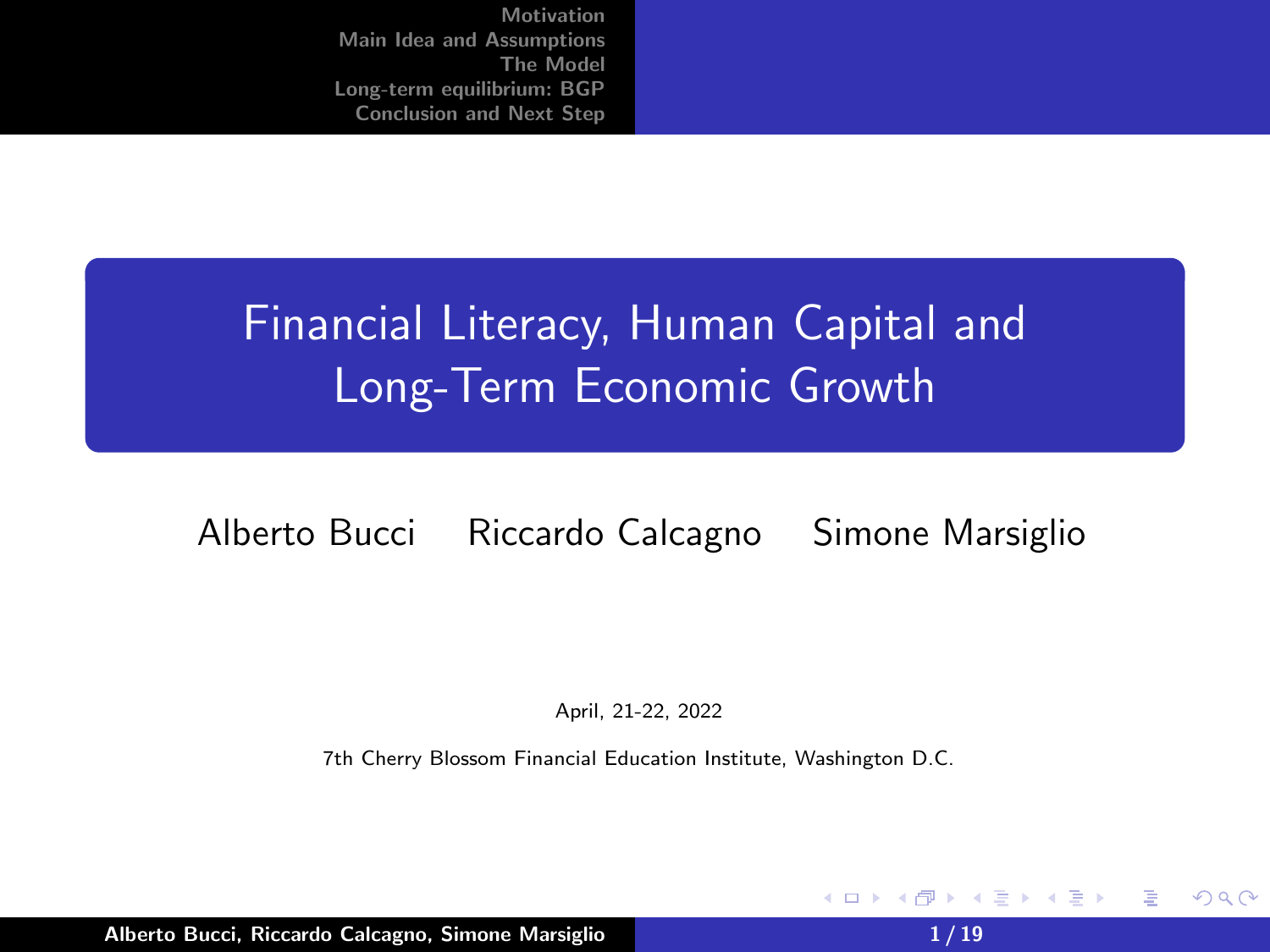- Up to now, Financial Literacy (FL) is viewed mostly as a microeconomic concept
	- Policy view: the increasing importance for *every individual* to be financially literate in an increasingly complex world (OECD)
	- Large empirical evidence that FL is related to better economic and financial decisions by individuals and households
		- higher stock market participation (van Rooij et al. 2011)
		- better ability to plan financially (Lusardi and Mitchell, 2007), and to protect against longevity risk (Brown, 2016)
		- holding of asset portfolios which are more diversified and earn higher returns (Guiso and Jappelli, 2008; von Gaudecker, 2015; Bianchi, 2018)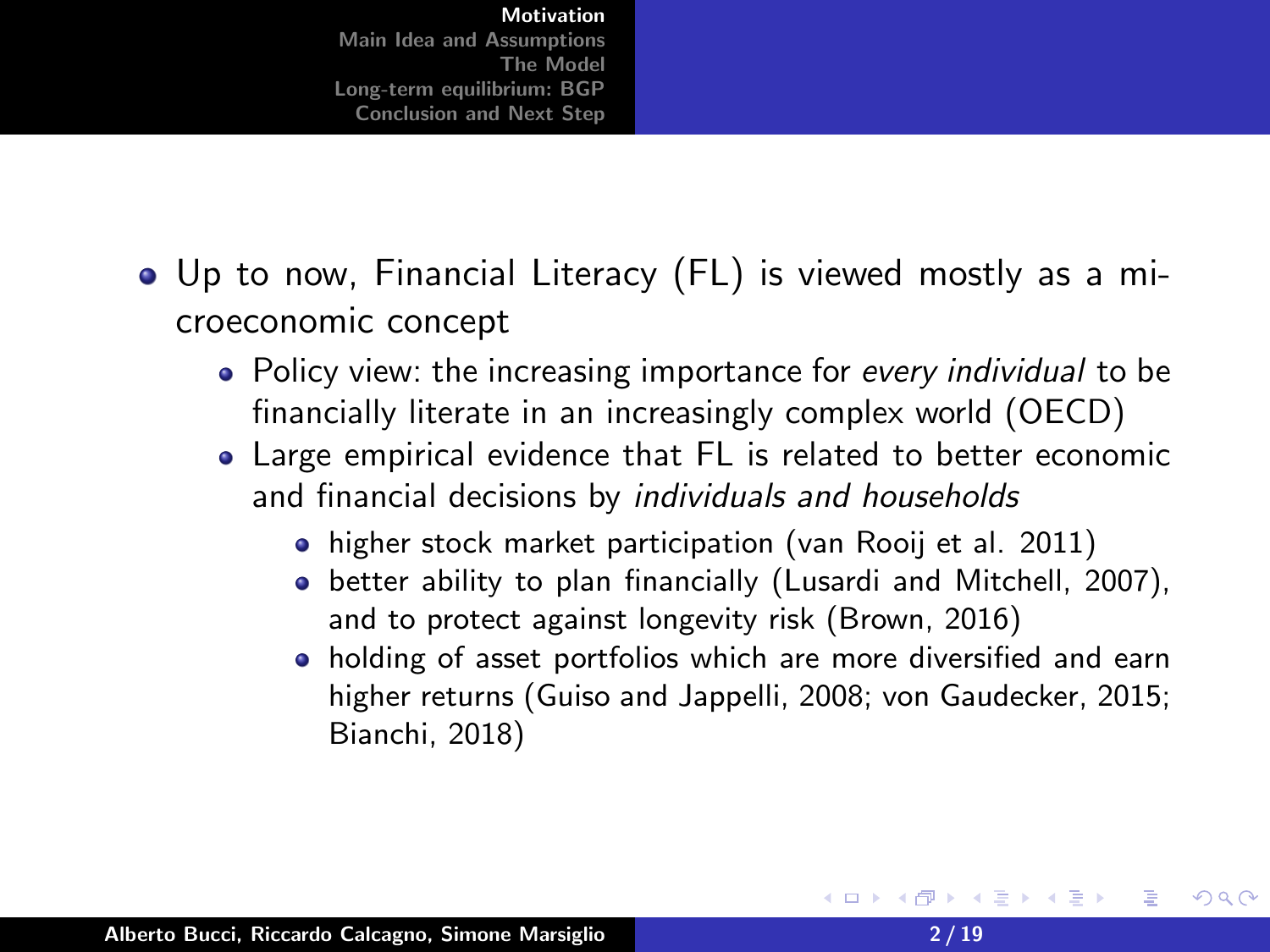- <span id="page-2-0"></span>The impact of financial literacy on macroeconomic outcomes has been much less investigated
	- Financial literacy increases wealth inequality over time (Lusardi et al., 2017)
	- Financial literacy induces better savings decisions and a better allocation of lifetime resources (Jappelli and Padula, 2013)
- We study the relationship of FL with long-term economic growth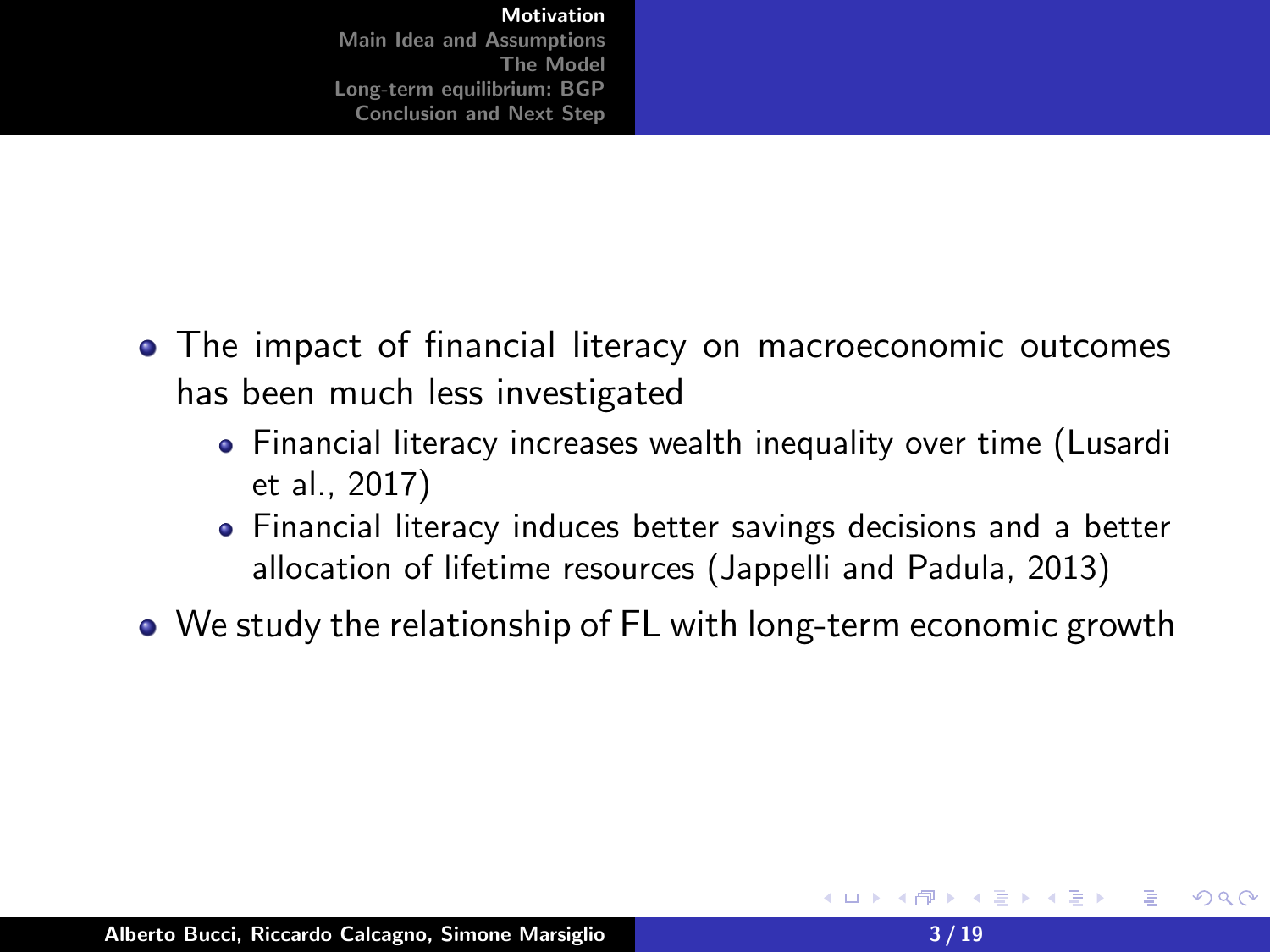- Financial Literacy is a specific form of human capital (HC) that can be accumulated over time
	- A combination of awareness, knowledge, skill, attitude and behaviour necessary to make sound financial decisions and ultimately achieve individual financial wellbeing (OECD definition)
- To acquire FL involves costs and benefits
	- Costs:
		- It requires time, effort and cognitive ability to be produced
		- Both the existing level of FL and the newly acquired FL do not affect production of the consumption goods
	- Benefits:
		- (micro) Higher FL allows to better process information on financial assets and therefore increases the return on savings
		- (macro) Higher FL allows to select better investment opportunities and therefore to increase the return on capital invested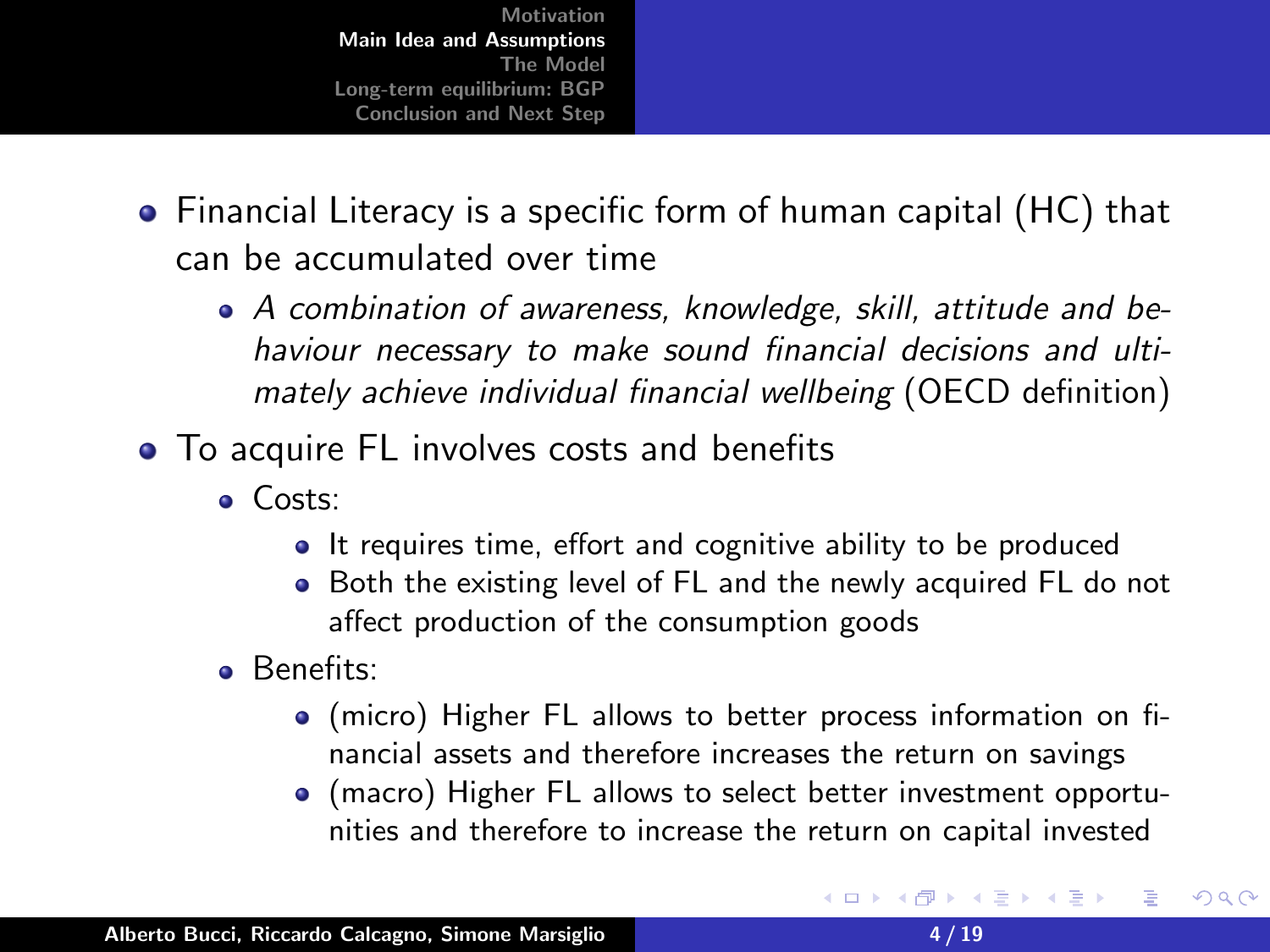- <span id="page-4-0"></span>We use a Uzawa-Lucas (1988) (U-L) model of endogenous growth with three sectors: final consumption good, HC and FL
- We add to the U-L framework a financial sector whose return on capital invested is endogenous
	- The return on investment depends on macroeconomic conditions and on FL

∢ @ ▶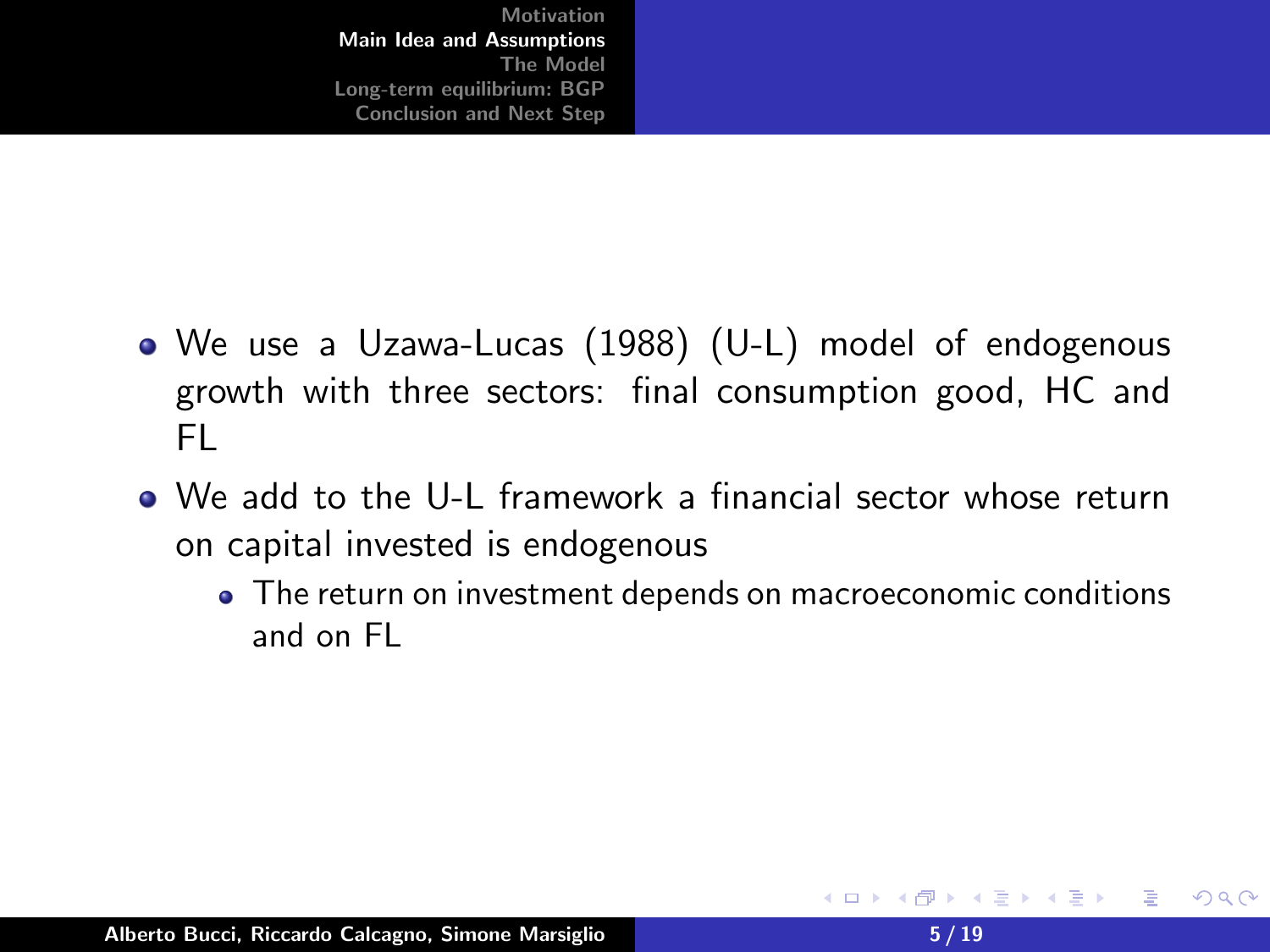[The solution](#page-8-0) [Properties of the solution](#page-9-0)

• Physical capital and HC ( $0 \le u_t \le 1$ ) are combined to produce the unique consumption good

$$
y_t = k_t^{\alpha} (u_t h_t)^{1-\alpha}
$$

• HC is accumulated through time

$$
h_{t+1}=b(1-u_t-\nu_t)h_t
$$

• New FL is produced by using a quota  $0 \leq \nu_t < 1$  of existing HC. The FL technology is Cobb-Douglas (Delavande, 2008)

$$
a_{t+1}=(\nu_t h_t)^{1-\xi}a_t^{\xi}
$$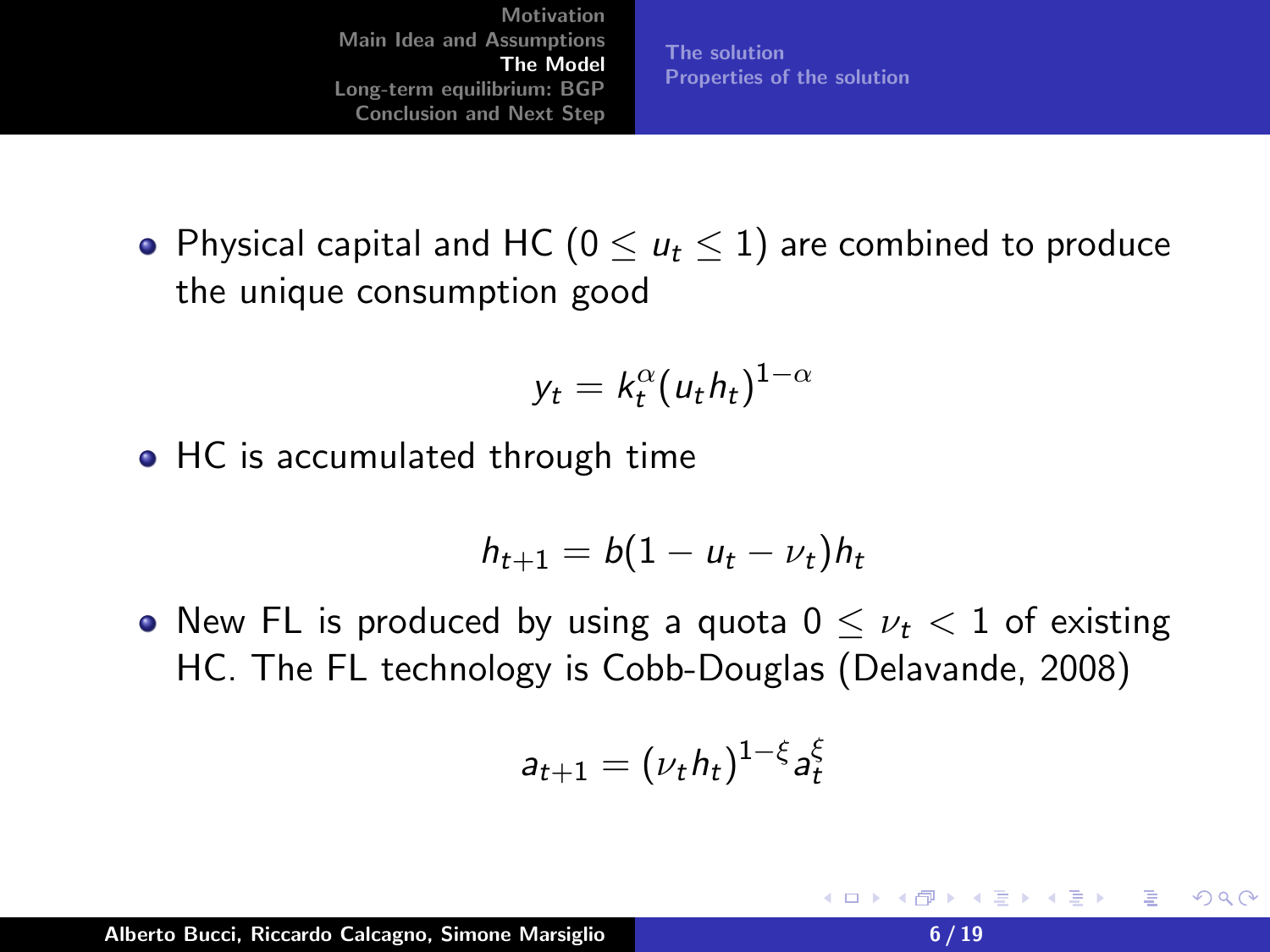- <span id="page-6-0"></span>The financial sector transfers intertemporally savings from period t to  $t + 1$
- It delivers  $R_t > 0$  units of physical capital at  $t + 1$  for every unit of consumption good saved at  $t$ :

$$
R_t = R(y_t, a_t, \nu_t) = R(k_t, h_t, a_t, u_t, \nu_t)
$$

• The dynamic evolution of capital is

$$
k_{t+1} = R_t(y_t - c_t)
$$

- The main trade-off related to the investment in financial literacy:
	- It increases the returns on savings and on asset holdings (higher  $R_t$ )
	- It increases the opportunity cost of time for human capital accumulation (lower  $1-u_t-v_t$ ): financiers vs. engineers (Philippon, 2010) メロメ メ御 メメ ヨメメ ヨメー 重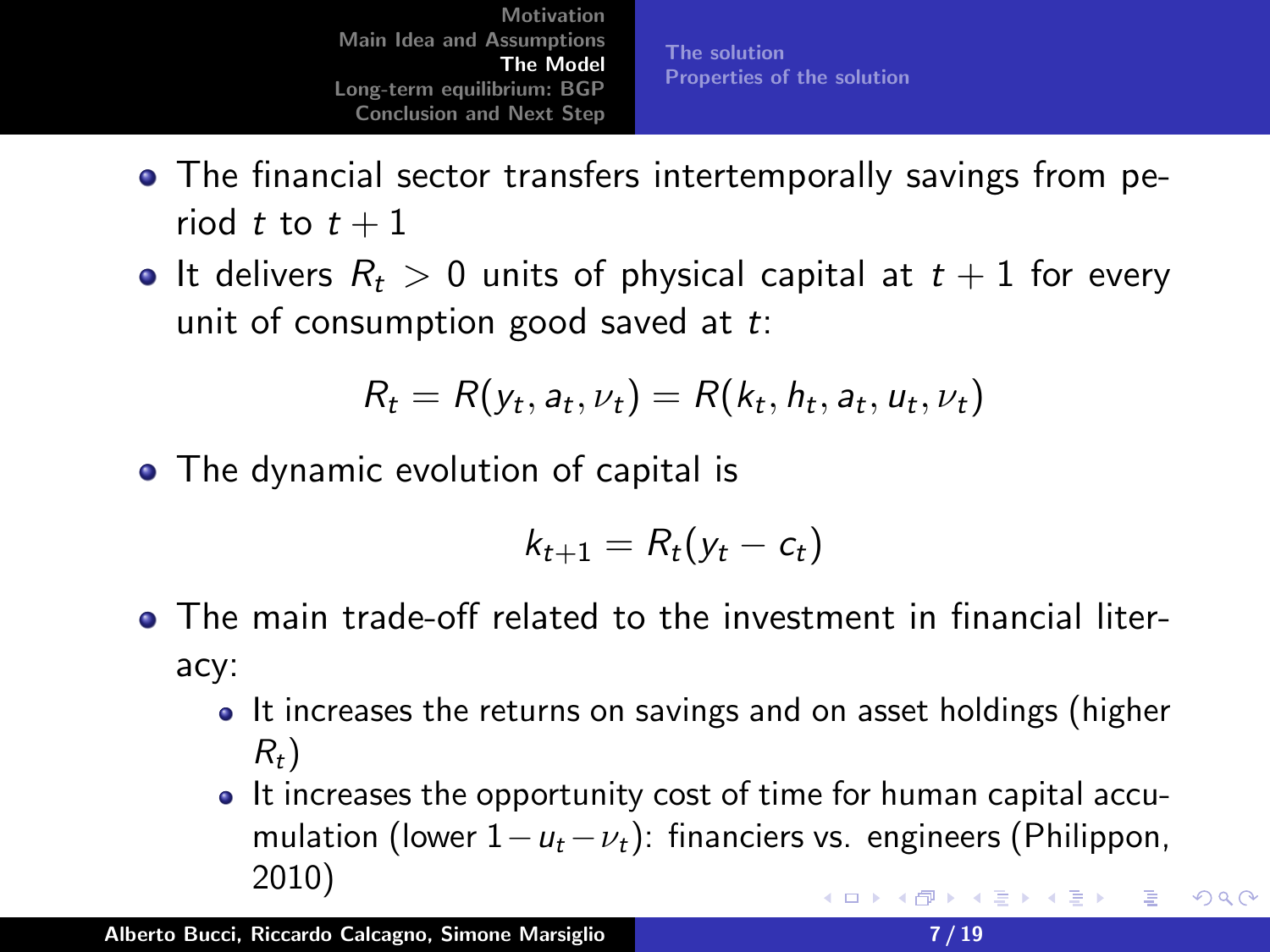[The solution](#page-8-0) [Properties of the solution](#page-9-0)

## Proposition

# Optimal policy rules:

$$
c_t = \frac{1 - \alpha \beta - \beta \varepsilon_{R,k}}{1 - \beta \varepsilon_{R,k}} y_t \tag{1}
$$

$$
u_t = \overline{u} = \frac{1 - \beta \Theta}{\Delta} \tag{2}
$$

$$
\nu_t = \overline{\nu} = \frac{1-\beta\Theta}{\Delta} \frac{\varepsilon_{R,\nu} + \frac{\beta(1-\xi)}{1-\beta\xi}\varepsilon_{R,a}}{\varepsilon_{R,\mu} + \frac{1-\alpha}{\alpha\beta}\left(1-\beta\varepsilon_{R,k}\right)} \tag{3}
$$

Optimal dynamics of the state variables:

$$
k_{t+1} = R_t \frac{\alpha \beta}{1 - \beta \varepsilon_{R,k}} k_t^{\alpha} \overline{u}^{1-\alpha} h_t^{1-\alpha}
$$
 (4)

$$
h_{t+1} = b(1 - \overline{u} - \overline{\nu})h_t \tag{5}
$$

$$
a_{t+1} = (\overline{\nu} h_t)^{1-\xi} a_t^{\xi} \tag{6}
$$

Alberto Bucci, Riccardo Calcagno, Simone Marsiglio 8 / 19

おす 島々

 $2Q$ 

≣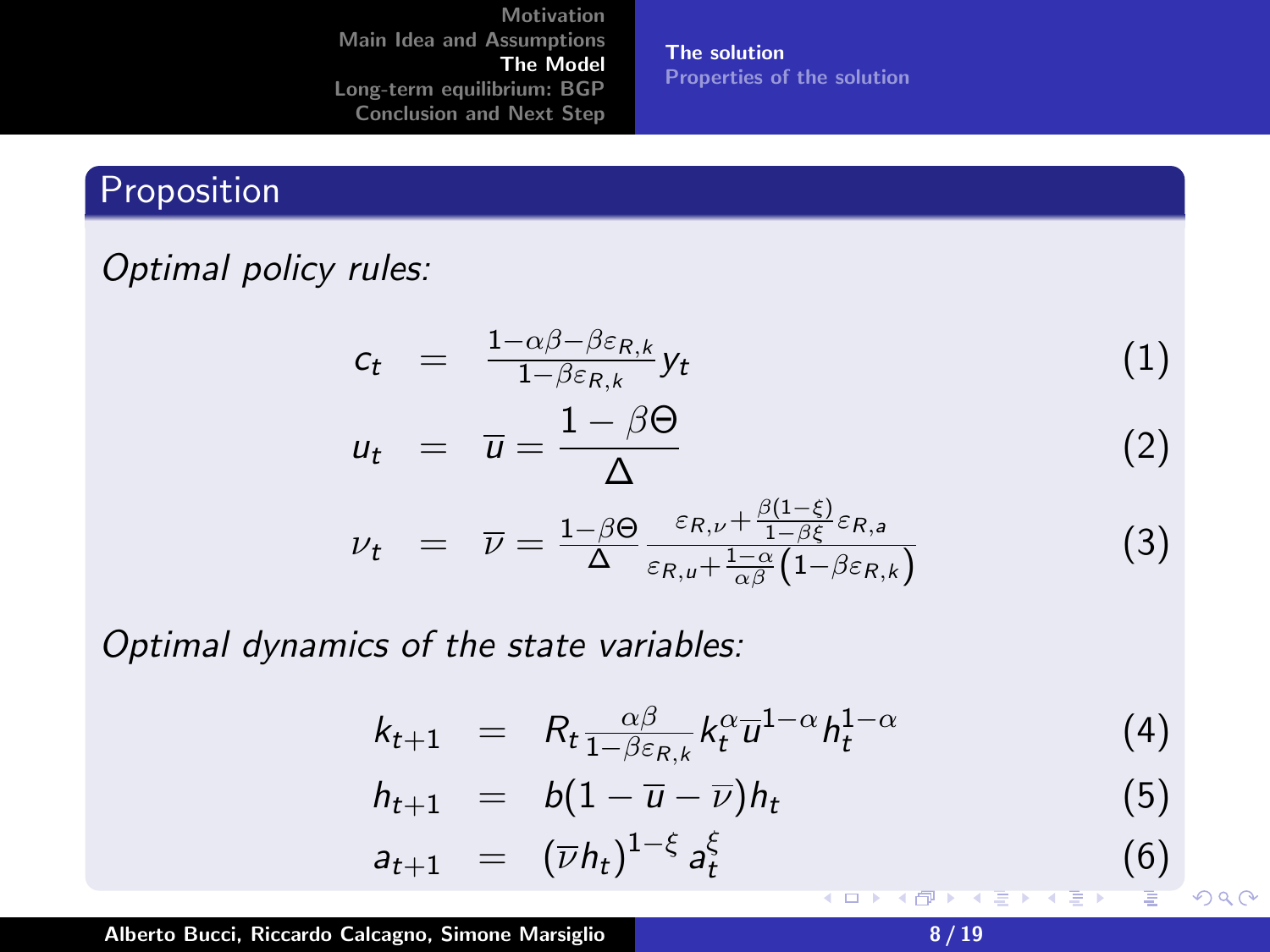[Motivation](#page-2-0) [Main Idea and Assumptions](#page-4-0) [The Model](#page-6-0) [Long-term equilibrium: BGP](#page-10-0) [Conclusion and Next Step](#page-17-0) [The solution](#page-8-0) [Properties of the solution](#page-9-0)

<span id="page-8-0"></span>**If**  $R_t = 1$  for all  $(k, h, a, u, v)$  and all t ("money under the bed") then we obtain the U-L solution:

$$
c_t = (1 - \alpha \beta) y_t
$$
  

$$
\overline{u} = 1 - \beta
$$

- If  $R_t\neq 1$  the optimal  $(u_t,\nu_t)$  are constant through time (as in  $U-L$ )
- **If FL does not affect R**<sub>t</sub> ( $\varepsilon_{R,\nu} = \varepsilon_{R,a} = 0$ ) then  $\overline{\nu} = 0$ 
	- More generally: the optimal accumulation of FL depends on the financial sector's technology
- $\bullet$  When  $\overline{\nu} > 0$  the representative agent invests in new FL and reduces the quota of HC devoted to production  $(\overline{u})$ :
	- Higher FL allows a better allocation of savings, higher returns on the financial markets, faster growth of physical capital (and possibly lower growth of HC) メロメ メ御 メメ ヨメ メヨメ 一番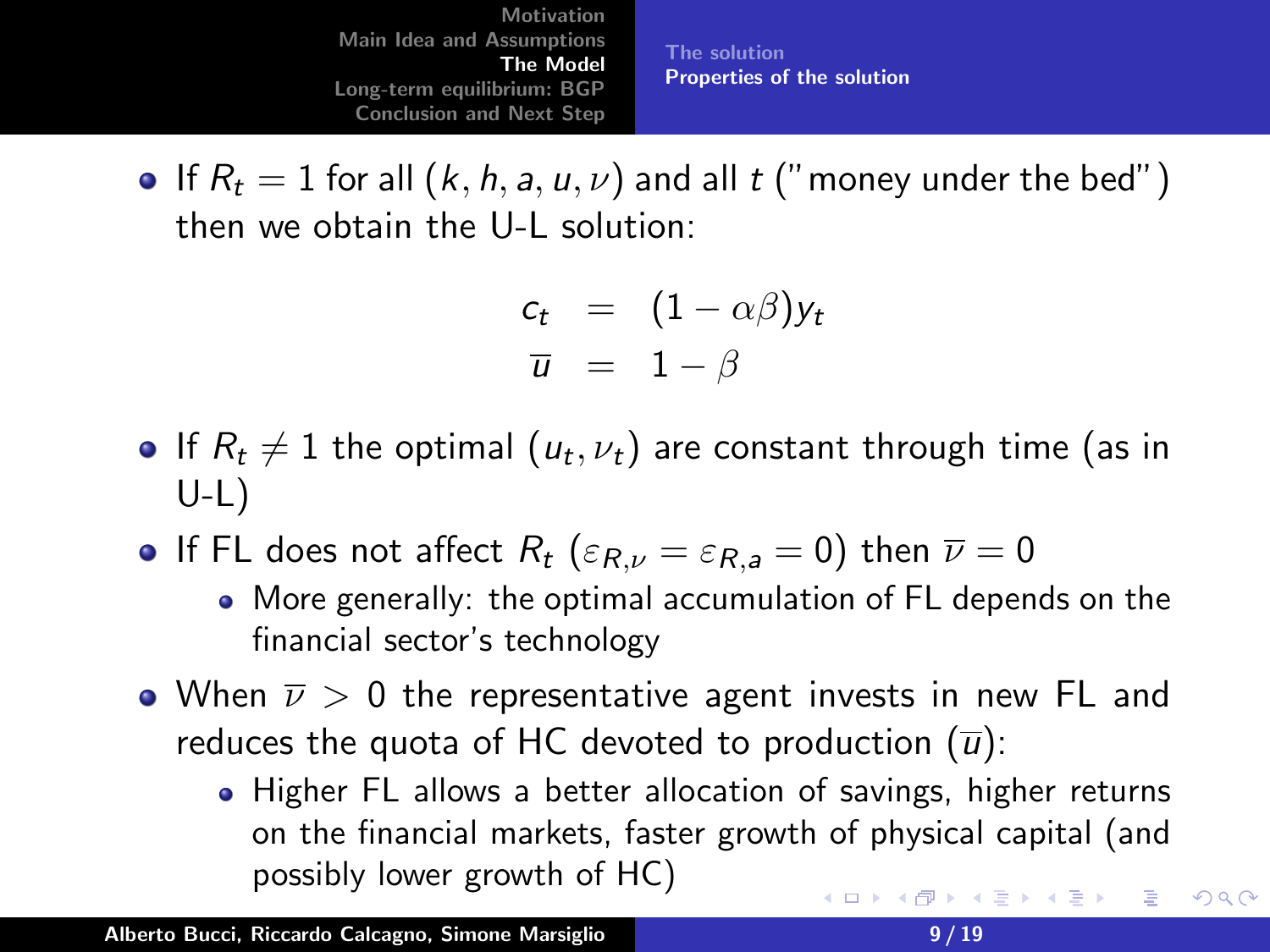[Comparison with an economy without the financial sector](#page-13-0) [Financial Sector Efficiency](#page-15-0) [Human Capital Accumulation](#page-16-0)

#### <span id="page-9-0"></span>Proposition

If  $b > \frac{1}{1-(\overline{u})}$  $\frac{1}{1-(\overline{u}+\overline{\nu})}$ , and  $\varepsilon_{R,k}=0$  then the stock of human capital grows at rate  $\gamma_h = b(1-(\overline{u}+\overline{\nu})) - 1 > 0$ . Moreover, let  $R_{t+1} = R_t(1 + \gamma_R)$ , with  $\gamma_R \geq 0$  for all t. Then output and consumption grow at rate  $\gamma_{\rm v}$  such that

<span id="page-9-1"></span>
$$
1 + \gamma_{y} = (1 + \gamma_{R})^{\frac{\alpha}{1 - \alpha}} (1 + \gamma_{h}) \tag{7}
$$

Alberto Bucci, Riccardo Calcagno, Simone Marsiglio 10 10 10 10 10 10 10 10 10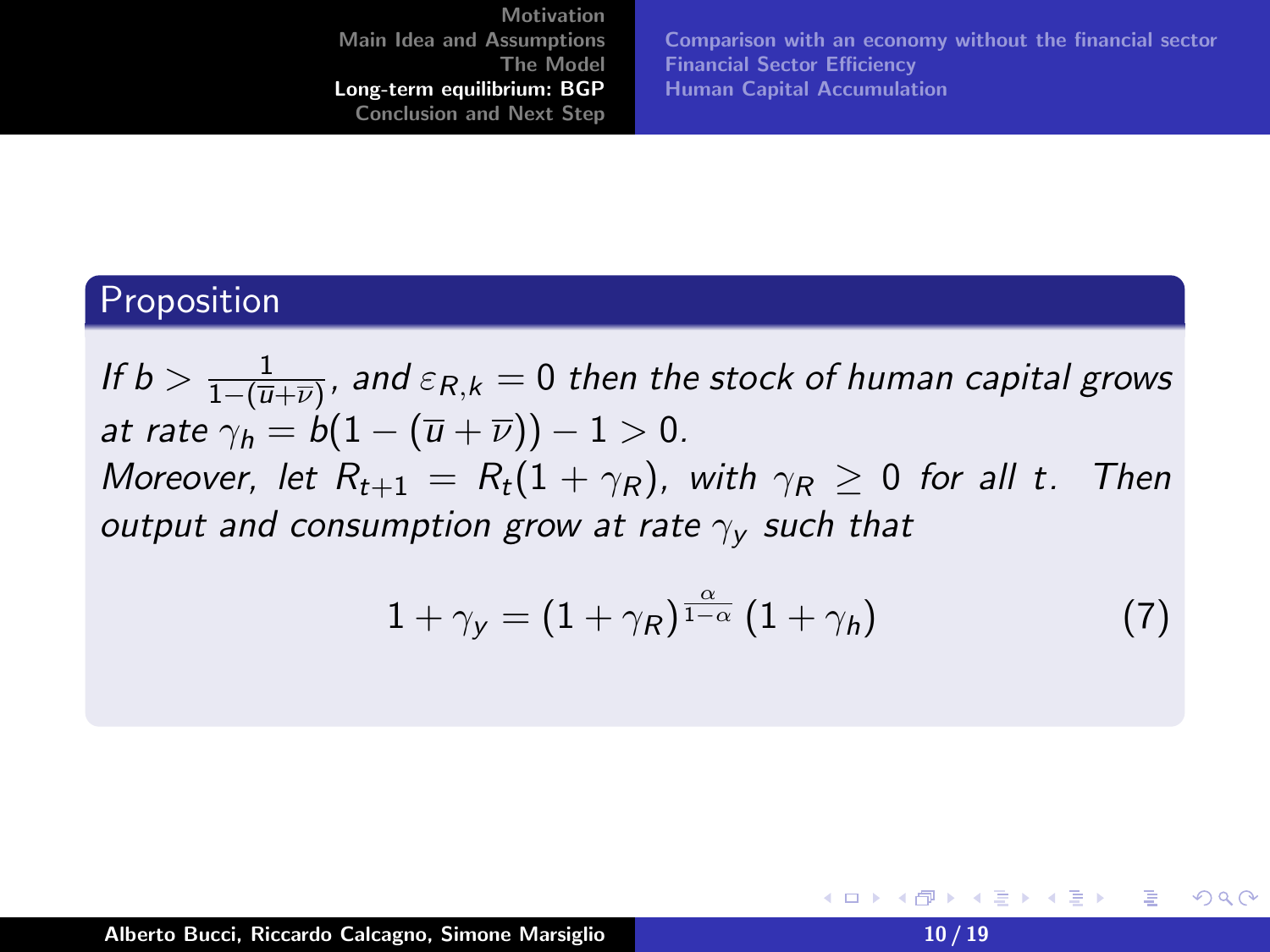<span id="page-10-0"></span>[Motivation](#page-2-0) [Main Idea and Assumptions](#page-4-0) [The Model](#page-6-0) [Long-term equilibrium: BGP](#page-10-0) [Conclusion and Next Step](#page-17-0) [Comparison with an economy without the financial sector](#page-13-0) [Financial Sector Efficiency](#page-15-0) [Human Capital Accumulation](#page-16-0)

- Both the U-L and our economy with  $R_t = 1$  follow a BGP where HC, physical capital and production all grow at the same rate  $\gamma^{UL}$
- If  $R \neq 1$  and  $\gamma_R = 0$  our economy follows a BGP, at which all variables k, h, a, y and c grow at rate  $\gamma_h$
- If  $\gamma_R > 0$  different sectors grow at a different rates
	- Physical capital grows faster than production and consumption, which in turn grow faster than HC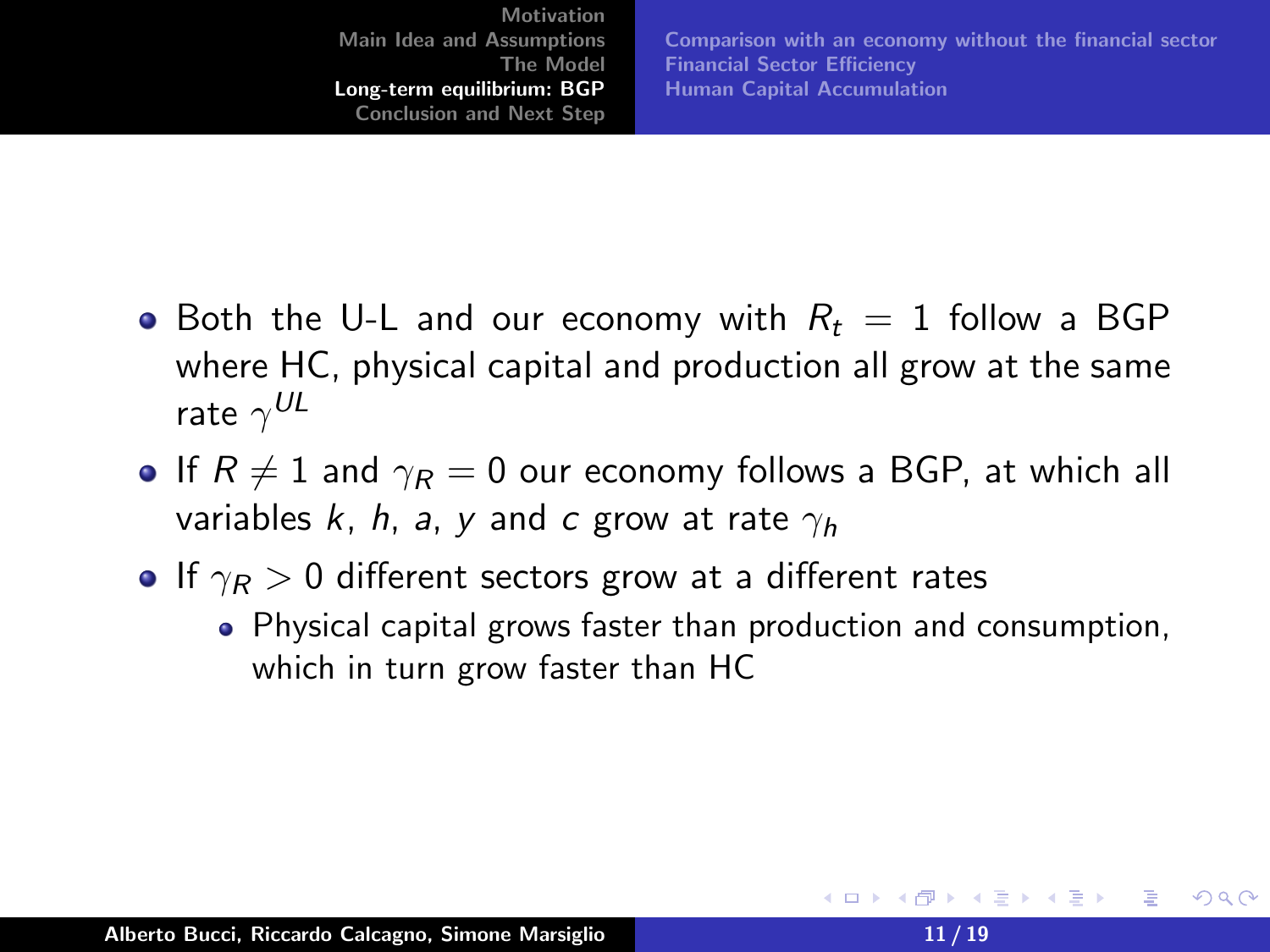[Comparison with an economy without the financial sector](#page-13-0) [Financial Sector Efficiency](#page-15-0) [Human Capital Accumulation](#page-16-0)

- The financial sector, together with the degree of financial literacy, affect the long-term rate of growth  $\gamma_V$  through two channels:
	- Financial sector efficiency: by affecting  $\gamma_R$
	- Human capital accumulation: through an effect on  $\gamma_h$
- We study the effect of FL on growth by comparing our economy with a financial sector with the analogous U-L economy (without that sector)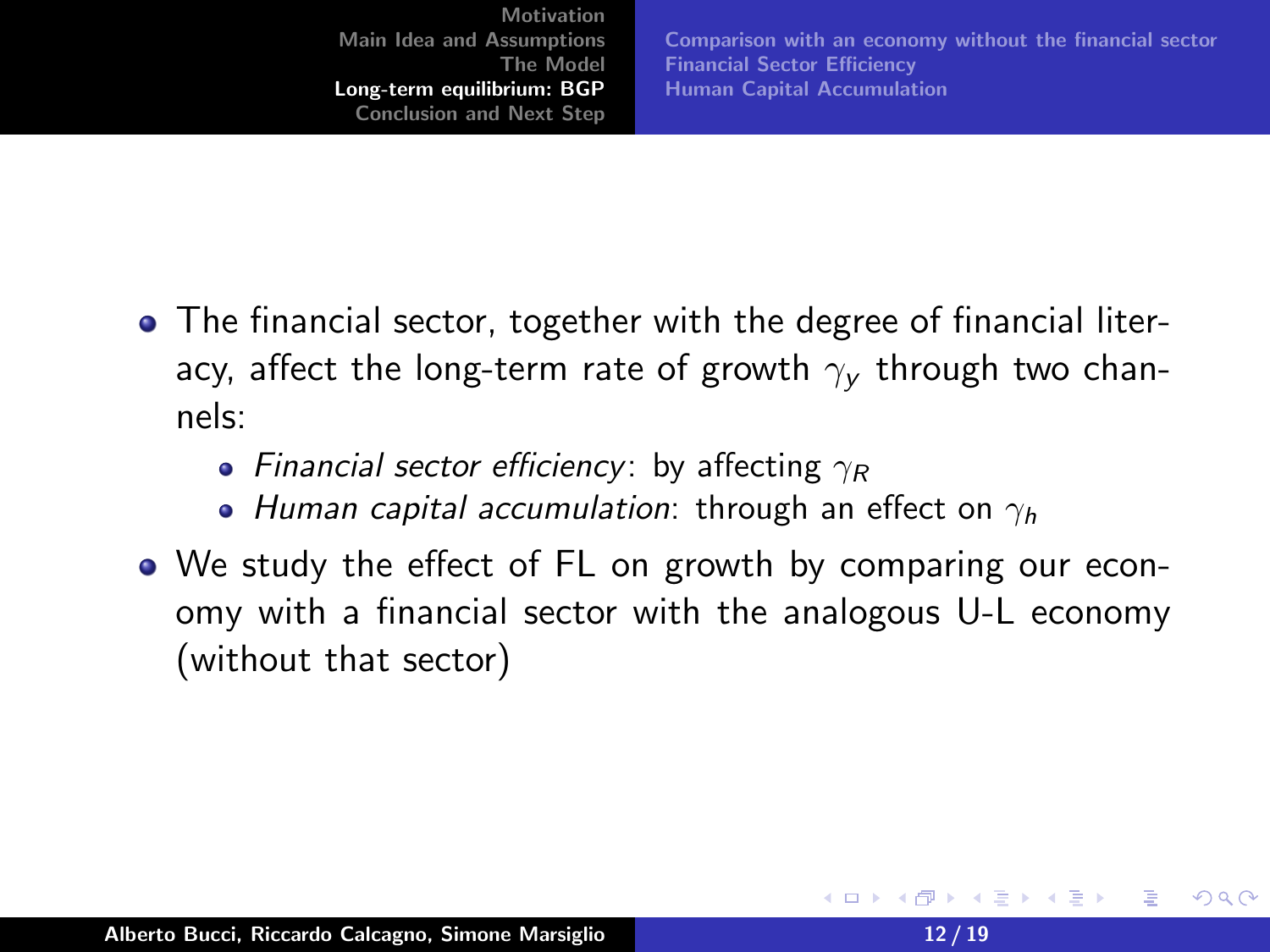[Comparison with an economy without the financial sector](#page-13-0) [Financial Sector Efficiency](#page-15-0) [Human Capital Accumulation](#page-16-0)

#### Proposition

Consider an Uzawa-Lucas framework with BGP growth rate  $\gamma^{UL} =$  $b\beta - 1$ , and our model described above. Assume that b is the same in the two setups. Then along the BGP the following results hold:

(i) If  $\varepsilon_{R,u}+\varepsilon_{R,\nu}\geq\varepsilon_{R,h}$  then  $\gamma_h\leq\gamma^{UL}$  and  $\gamma_y\geq\gamma^{UL}$  provided that  $\gamma_R$  is sufficiently high,

(ii) If  $\varepsilon_{R,\mu}+\varepsilon_{R,\nu}<\varepsilon_{R,h}$  then  $\gamma_h>\gamma^{UL}$  and  $\gamma_y>\gamma^{UL}.$ 

店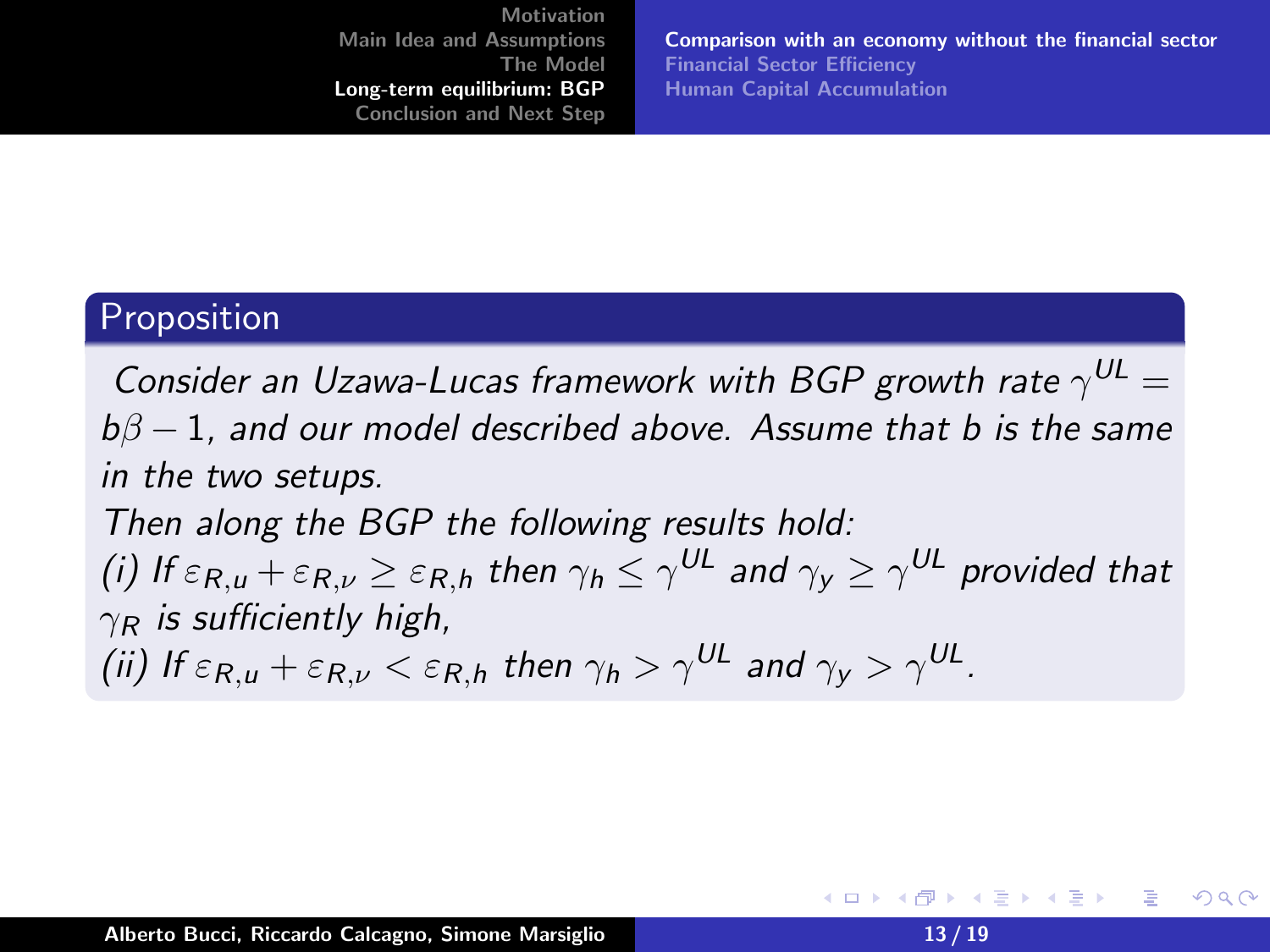[Comparison with an economy without the financial sector](#page-13-0) [Financial Sector Efficiency](#page-15-0) [Human Capital Accumulation](#page-16-0)

- <span id="page-13-0"></span>The size of the elasticities of the financial sector' return with respect to human capital stock and its allocation determines whether and how finance (and FL) improve growth
- Point (i): R depends relatively more strongly on FL formation than on  $HC \rightarrow$  financial sector efficiency
- Point (ii): R depends relatively more strongly on HC than on  $FI \rightarrow HC$  channel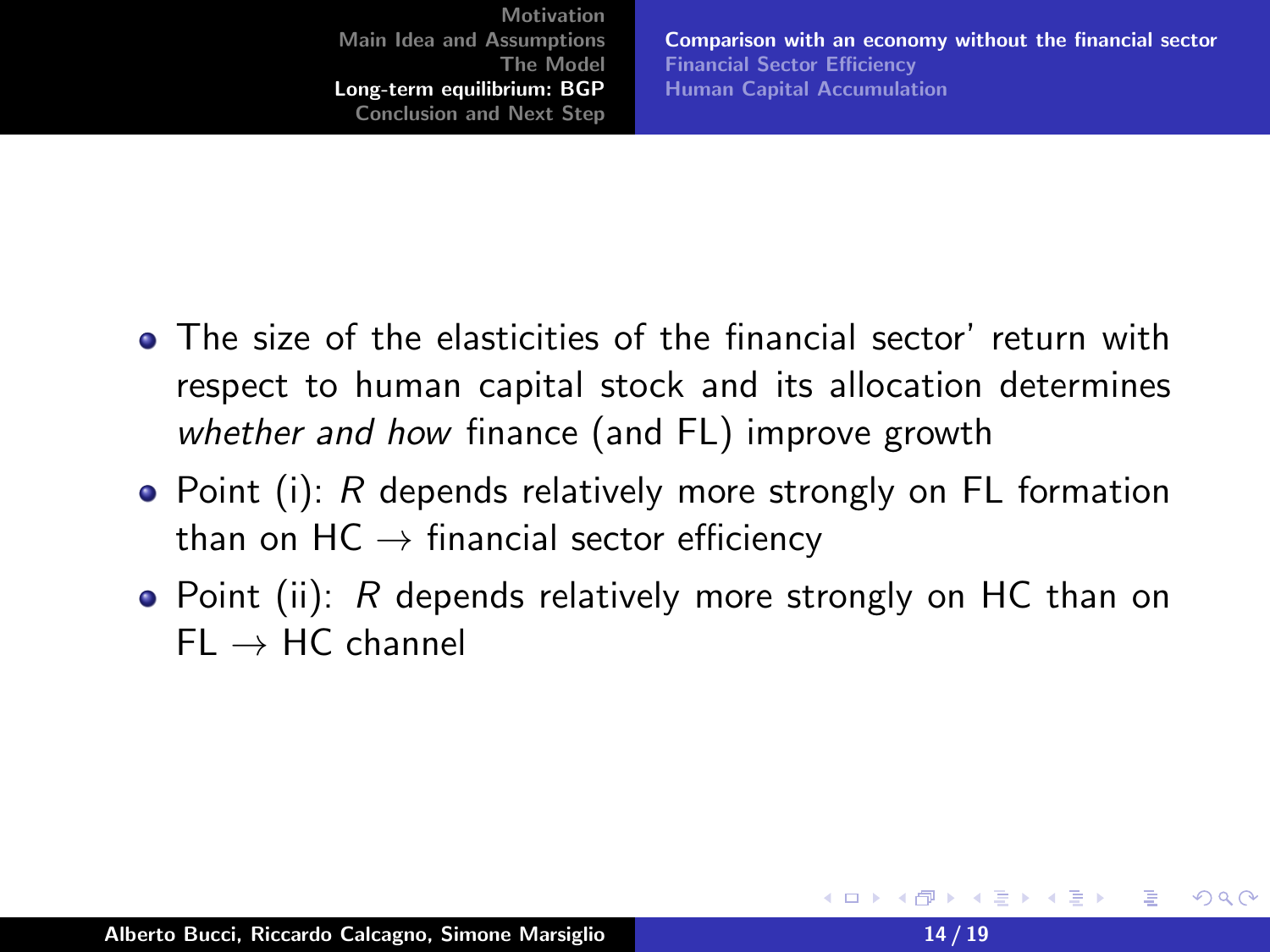[Comparison with an economy without the financial sector](#page-13-0) [Financial Sector Efficiency](#page-15-0) [Human Capital Accumulation](#page-16-0)

- Relatively to an analogous economy without the financial sector:
	- It is convenient to devote less time to general education (HC grows less)
	- This time is devoted to the investment in FL (FL level grows relatively fast)
	- FL has a strong positive impact on the financial sector return (high  $\varepsilon_{R,\nu}$ )
	- $\gamma_R$  is relatively high
- $\bullet$  From [\(7\)](#page-9-1):

$$
\gamma_y \geq \gamma^{UL} \text{ iff } \left(1+\gamma_R\right)^{\frac{\alpha}{1-\alpha}} \geq \left(\frac{1}{\Theta}\right)^{\frac{1-\alpha}{\alpha}}
$$

- FL is one driver of economic growth, through its positive effect on financial efficiency
	- But it is not always *sufficient* to amplify growth, because it reduces HC accumulation **K ロ ▶ K 御 ▶ K 君 ▶ K 君 ▶ ○君**

Alberto Bucci, Riccardo Calcagno, Simone Marsiglio 15 / 15 / 19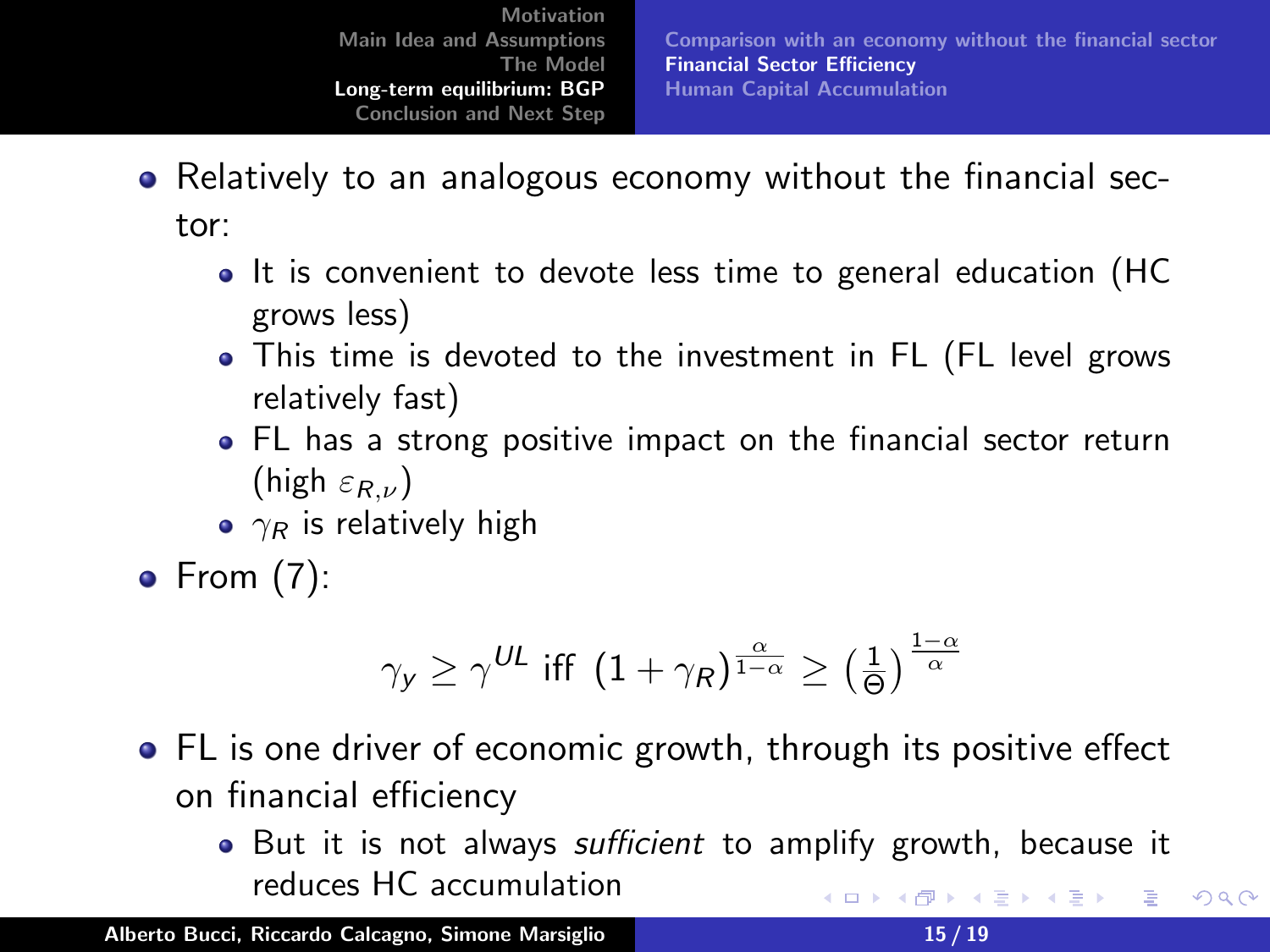[Comparison with an economy without the financial sector](#page-13-0) [Financial Sector Efficiency](#page-15-0) [Human Capital Accumulation](#page-16-0)

- <span id="page-15-0"></span>• Relatively to an analogous economy without the financial sector:
	- It is convenient to devote more time to education (HC grows faster, i.e.  $\gamma_h \ge \gamma^{UL}$ )
	- If  $\varepsilon_{R,\nu} > 0$  it is optimal to invest in FL, and this is done by reducing the HC devoted to production  $(\overline{u})$
	- The higher growth rate of HC increases economic growth, as in U-L
	- FL does not reduce HC accumulation and might *amplify* growth (if  $\varepsilon_{R,a} > 0$ )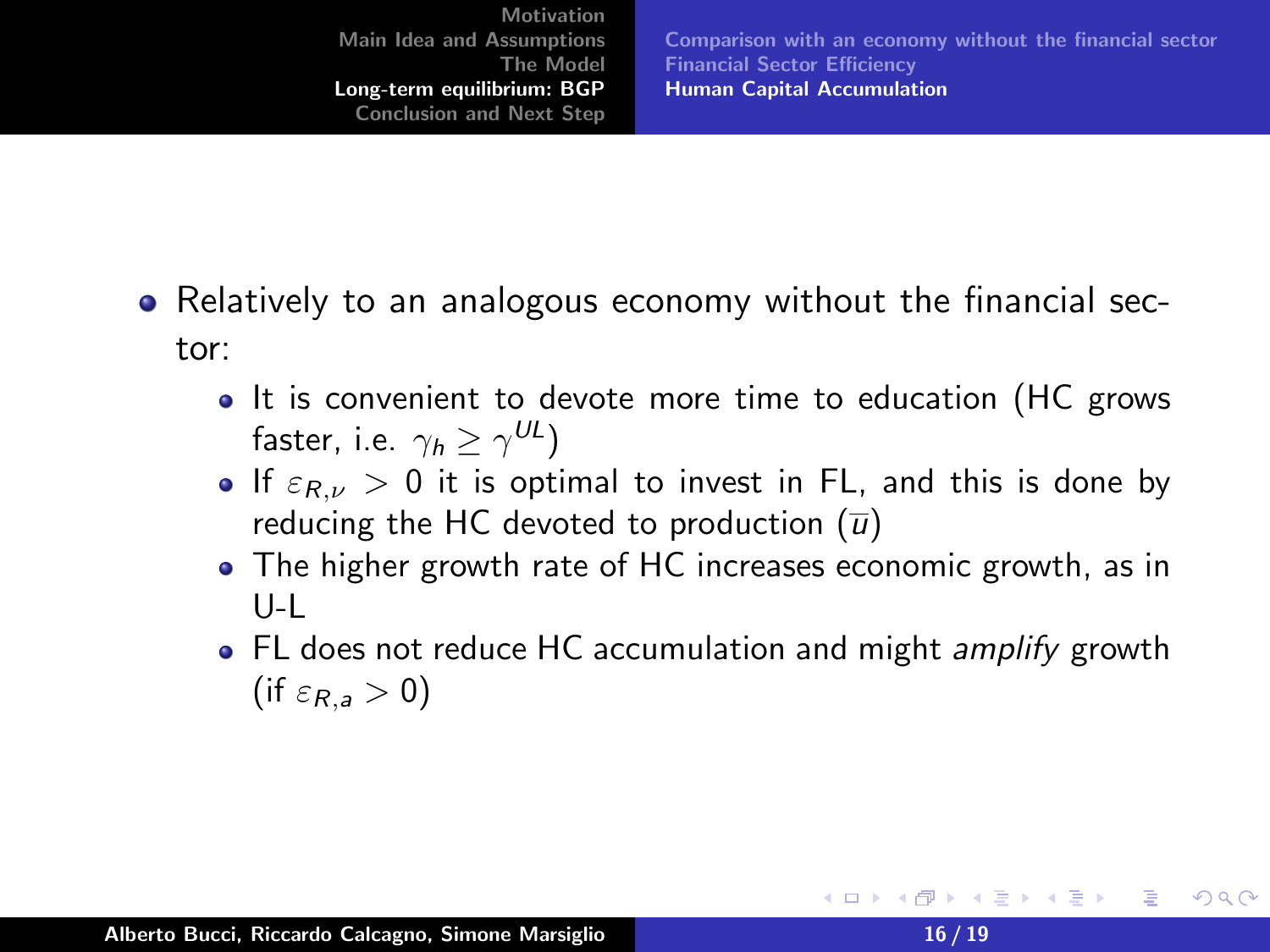- <span id="page-16-0"></span>We analyze the relationship between FL and economic growth by relying on an endogenous growth model (U-L) extended to include a financial sector
	- The financial sector produces returns on savings (investment)
	- The return depends on macroeconomic conditions and FL
- The presence of a financial sector and the accumulation of FL affect economic growth through two channels:
	- efficiency of the financial sector
	- human capital accumulation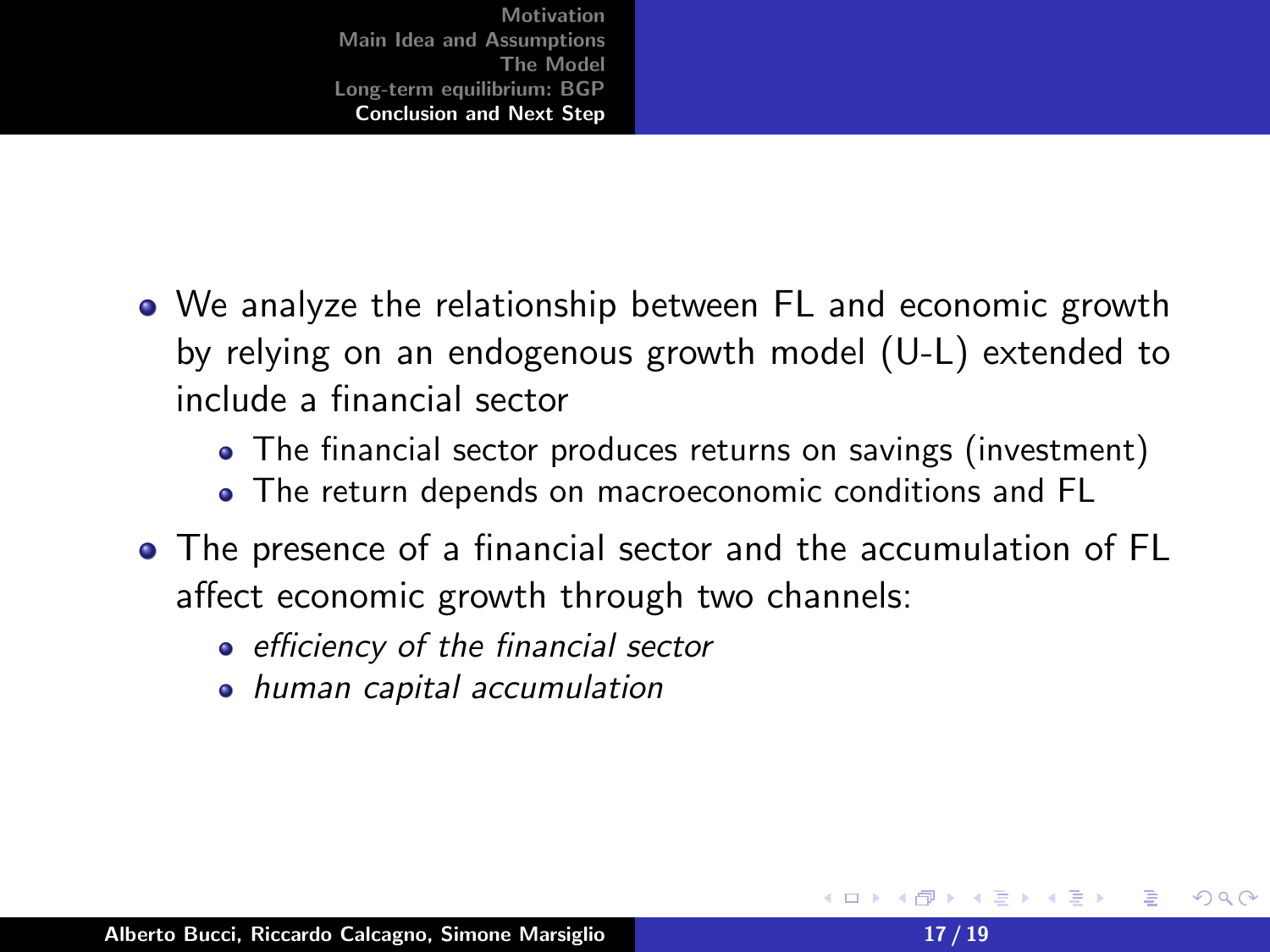- <span id="page-17-0"></span>The optimal investment in FL depends on the financial sector production function
- FL amplifies growth when it increases the efficiency of the financial sector

重